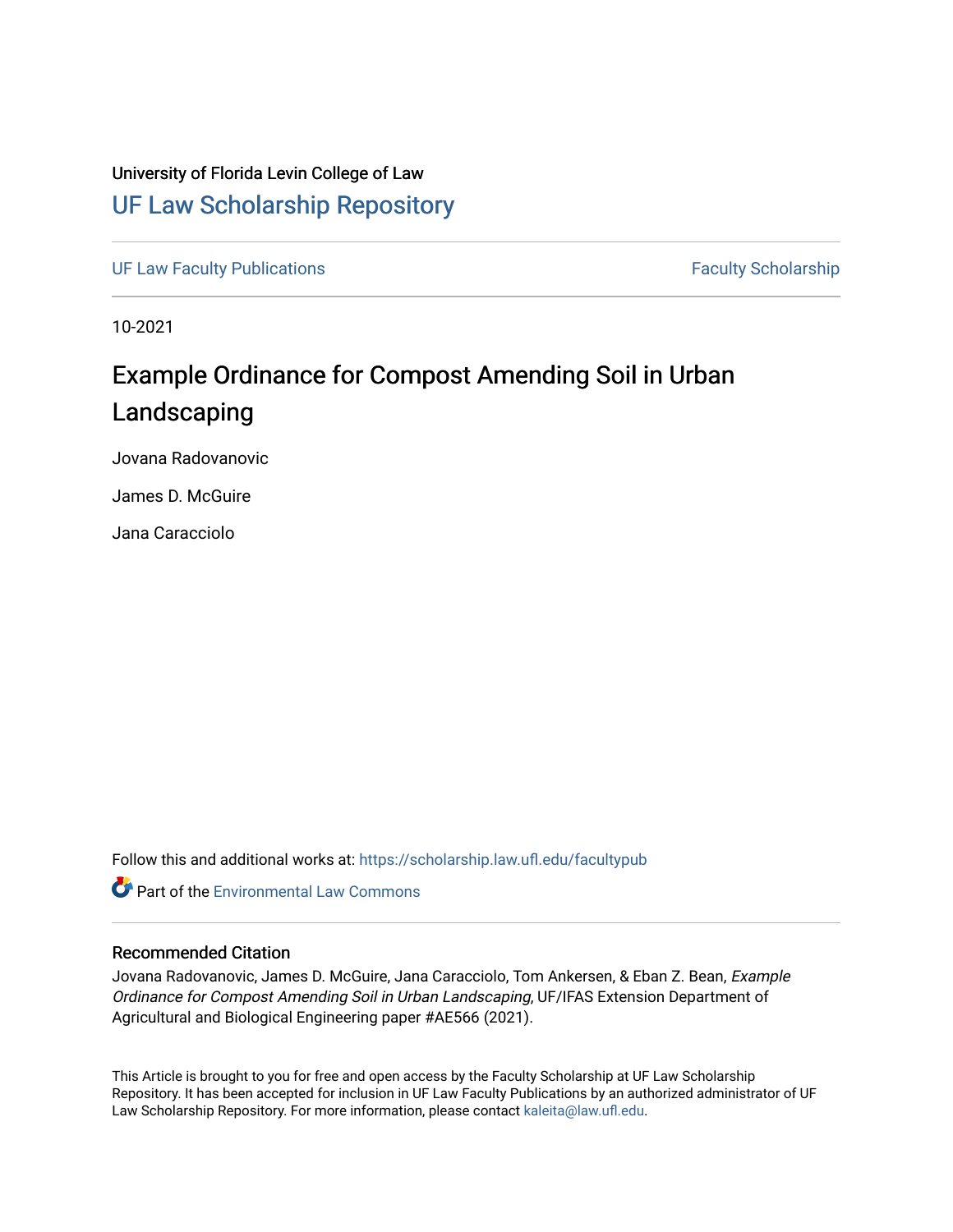# **Example Ordinance for Compost Amending Soil in Urban Landscaping1**

Jovana Radovanovic, James D. McGuire, Jana Caracciolo, Tom Ankersen, and Eban Z. Bean2

# **Introduction**

Urban landscapes are commonly installed on a final grade consisting of fill material brought on-site during construction to elevate the land surface. This material is typically inert, lacking organic matter and nutrients, and becomes compacted during the construction process. UF/IFAS research and other studies (Radovanovic 2020; Bhadha et al. 2017; Zemanek 2014) have shown that incorporating compost into these soil conditions can increase water retention in the root zone and decrease the need for supplemental irrigation for turfgrass. As a result of this benefit, local governments may consider requiring amending of new landscapes. This publication describes an example ordinance that can be used by local governments as a starting point for developing a compost amendment ordinance tailored to their local situation and conditions. The example ordinance is divided into five sections. Section 1, Basis of Ordinance, provides the background information that supports the ordinance, while Section 2, Applicability, defines the situations and circumstances for which the ordinance shall be applied. Section 3, Compost-Amended Soil Requirements, specifies the procedure for amending soils with compost, while Section 4, Compliance and Enforcement Procedures, covers how compliance shall be assessed and how the ordinance is enforced. Section 5, Other Clauses, includes any information that does not fall under the other sections along with the effective date. The

content within each of these sections should be evaluated and adapted to the local context, rather than using material "as-is."

# **Example Ordinance**

This document presents the various parts of an example ordinance developed for compost amending the soil in urban landscaping. The example ordinance was developed by collaborating faculty from the UF/IFAS Department of Agricultural and Biological Engineering and the UF Levin College of Law, and students from the UF Conservation Clinic. The example ordinance is intended for local governments interested in implementing such an ordinance. It is up to local governments to determine whether such an ordinance is appropriate for their circumstances, and if so, to adapt the sections to their unique circumstances. This document guides the reader through the example ordinance and suggests ways the ordinance can be adapted. The example ordinance document is included at the end of this publication.

Ordinances are enforceable by law and can be implemented by a city or county government. Ordinances may address a variety of issues, from local government structure to speed limits. The example ordinance was written in such a way that local governments could adapt it to their local circumstances. Underlined spaces or blanks indicate where

- 1. This document is AE566, one of a series of the Department of Agricultural and Biological Engineering, UF/IFAS Extension. Original publication date October 2021. Visit the EDIS website at <https://edis.ifas.ufl.edu>for the currently supported version of this publication.
- 2. Jovana Radovanovic, graduate student, Department of Agricultural and Biological Engineering; James D. McGuire, former student, UF Levin College of Law; Jana Caracciolo, former student, UF Levin College of Law; Tom Ankersen, professor, legal skills, and director, Conservation Clinic, UF Levin College of Law; and Eban Z. Bean, assistant professor, Department of Agricultural and Biological Engineering; UF/IFAS Extension, Gainesville, FL 32611.

The Institute of Food and Agricultural Sciences (IFAS) is an Equal Opportunity Institution authorized to provide research, educational information and other services only to individuals and institutions that function with non-discrimination with respect to race, creed, color, religion, age, disability, sex, sexual orientation, marital status, national origin, political opinions or affiliations. For more information on obtaining other UF/IFAS Extension publications, contact your county's UF/IFAS Extension office. U.S. Department of Agriculture, UF/IFAS Extension Service, University of Florida, IFAS, Florida A & M University Cooperative Extension Program, and Boards of County Commissioners Cooperating. Nick T. Place, dean for UF/IFAS Extension.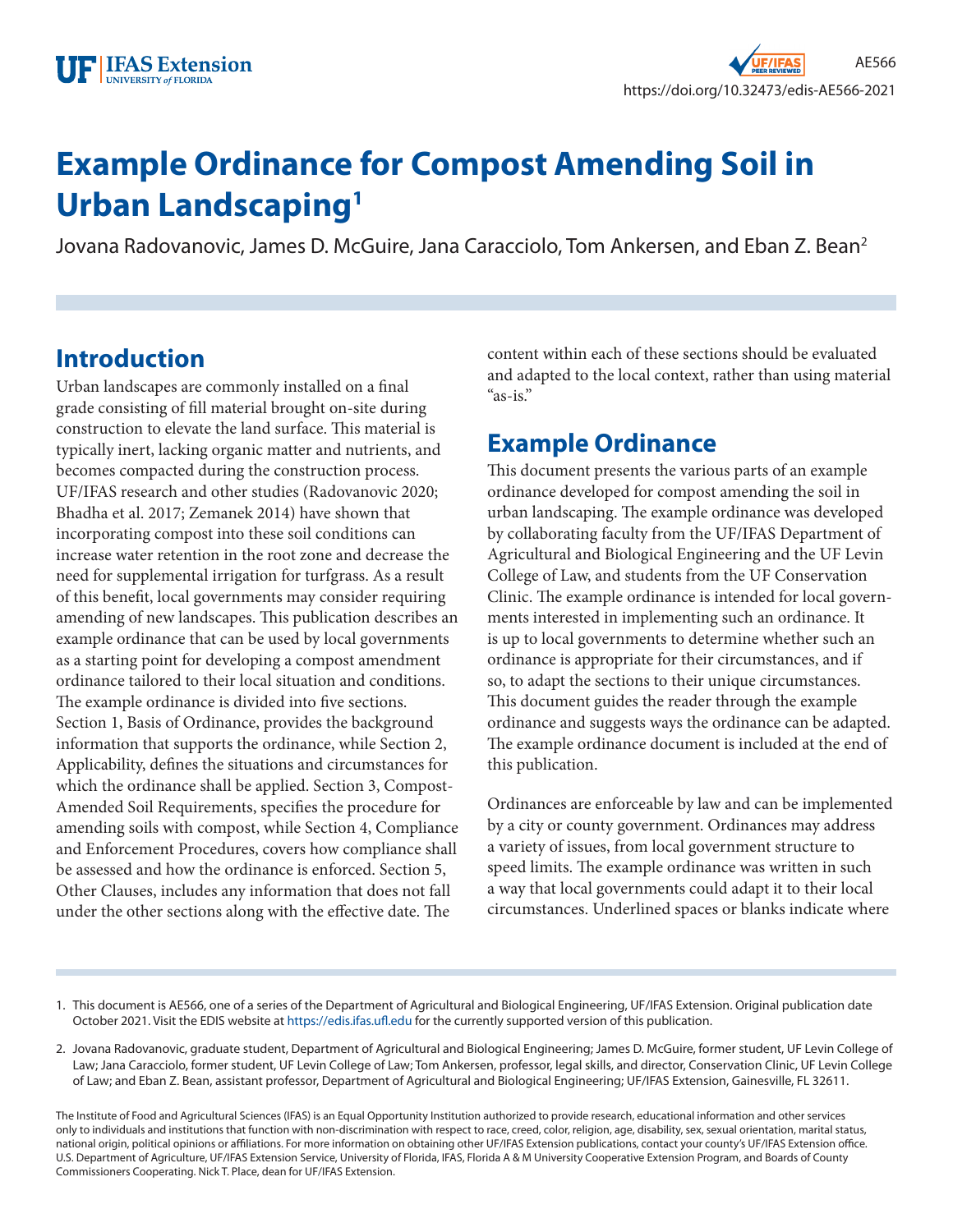information should be added to the document before it is considered for adoption. Brief guidance comments, which should be removed once the ordinance text is finalized, have been added to include relevant considerations for specific sections that local governments may want to adapt. The example ordinance is also intended to amend the local Land Development Code and is structured with this intent.

# **Basis of Ordinance**

Section 1, the basis of ordinance, introduces the example ordinance scope through four subsections by establishing the justification and need for the ordinance. The items included in Finding of Fact (1.1), "whereas" statements, should be relevant to the local government in which it would be applied. Several of these statements have a scientific basis and generally apply to most local governments. However, additional relevant statements may be included, or irrelevant statements may be removed to justify the local context more appropriately. The ordinance title is established in Section 1.2 and sets how the ordinance will be referred to in other documents.

Subsection 1.3 covers the purpose and objectives of this ordinance. The purpose is to adopt compost-amended soil requirements and, by doing so, improve the function and health of soils post-construction. By adopting this ordinance, water conservation is promoted, runoff is reduced, and ecosystem services are enhanced. The objectives of the ordinance are to decrease the amount of irrigation needed in urban landscapes and reduce potential nutrient loads to water resources. It is also designed to promote environmental education and Extension opportunities on the benefits of amending soils. Again, the elements included here may be added to, removed, or modified for the local government context.

Subsection 1.4 clearly defines any vocabulary used in the ordinance. All terms included in this section should appear in the ordinance document. Additional terms may be added to reflect additional terminology incorporated elsewhere in the ordinance or to further clarify terminology in the existing document. Notably, within these definitions, "irrigable area" or "new construction" definitions may be modified to best fit the local government context.

# **Applicability**

Section 2 sets the circumstances in which the ordinance applies. As written, the example ordinance would only apply to irrigable areas in landscapes of new construction that are 4,000 square feet or greater. Some local governments may

choose to apply this more broadly by including "or replacement landscaping" or note specific zoning or other land use categories where this ordinance should apply. The area threshold may also be adjusted to apply to larger or smaller site disturbances. It may be advantageous for this threshold to align with similar spatial thresholds in other codes or ordinances.

# **Compost-Amended Soil Requirements**

Section 3 establishes the compost application rate, incorporation depth, and type or quality. Soils in Florida can vary widely, and the incorporation of compost can have differing effects based on the soil texture. Incorporating compost into coarse sands can improve water retention, while incorporation into clay soils can improve infiltration. The soil conditions and local development practices should be considered when determining whether such an ordinance is appropriate. Furthermore, the ordinance does not cover other issues, such as standing water in landscapes, which may be the result of improper construction, grading, or over-irrigation, which are outside the scope of this ordinance. Bean et al. (2020) discuss more detailed background and installation steps.

The criteria included in the example ordinance are based on current UF/IFAS recommendations for landscapes as of publication of this document. Compost should be incorporated into the soil at a depth of at least 4 inches and an average of 6 inches. The stated application rate is 4 cubic yards per 1,000 square feet, but it may be reduced. The most recent UF/IFAS recommendations should be consulted or incorporated by reference (Bean et al. 2020). The example ordinance also gives specs for compost, stating the appropriate pH range and the nitrogen and phosphorus percentages. This section on amendment specifications may be altered based on scientific research or expert recommendations specific to the local context. An expert in this context may be defined as a soil scientist, engineer, or professional in a related field as determined by the local government.

Because compost contains nutrients that are especially available after initial incorporation (Radovanovic 2020), local governments may consider establishing an exclusion area not to be amended within a certain distance of surface water bodies (e.g., 25 ft), or other measure, due to the potential for initial nutrient release that could enter adjacent waters.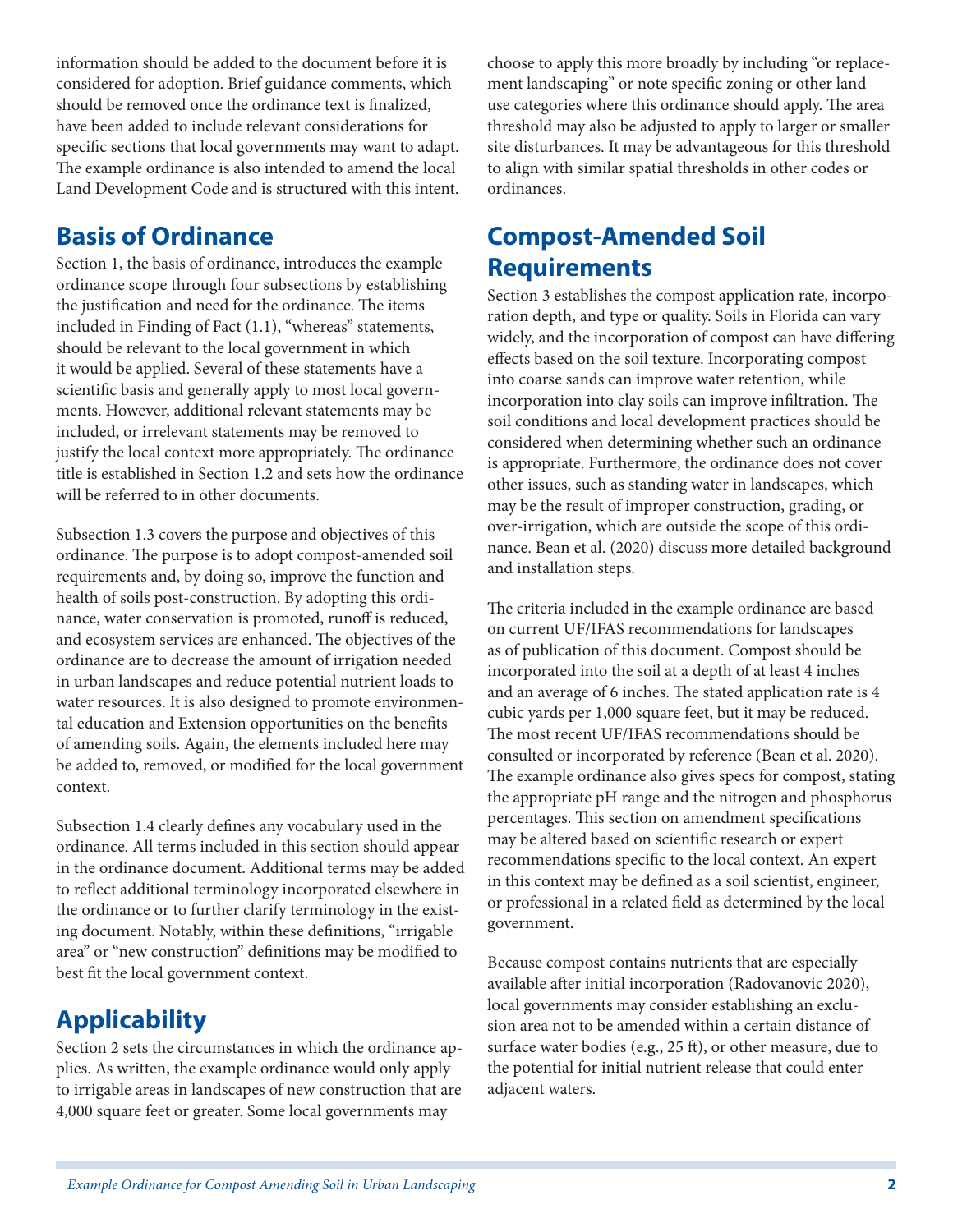# **Compliance and Enforcement Procedures**

Section 4 describes how compliance with and enforcement of the ordinance will be accomplished through four subsections, including a description of the enforcing officer (4.1), public education of the ordinance and practice (4.2), circumstances for issuance of a notice of violation (4.3), and establishment of any penalties (4.4). The ordinance establishes the title of an enforcing officer, which can be a new position or a title applied to an existing staff position.

The enforcing officer (4.1) must have the necessary training to successfully inspect new construction within their jurisdiction to determine the extent of compliance. Ideally, any enforcement actions would be incorporated with the construction approval process. The enforcing officer may request soil samples or other measures to verify compliance. However, the enforcing officer must be granted permission from the owner before entering a site without a warrant. Therefore, local governments may consider developing or integrating this within an incentive program rather than being purely enforcement-oriented.

Public education (4.2) is included because it plays an important part in notifying local professionals and homeowners about the ordinance and can help to facilitate long-term resources conservation when properties are sold. Again, this should be integrated within any existing educational programs as closely as possible and can be explicitly stated here if necessary.

Subsection 4.3 lays out the procedure should any violations be found, and allows time for corrective action. If the responsible party neglects or refuses to take corrective action within the allotted time, the resulting penalties are included in Subsection 4.4. It is recommended that penalties correspond to local government requirements.

# **Other Clauses**

Section 5 includes ancillary clauses that address the way the ordinance relates to conflicting ordinances, its severability, and the effective date of the ordinance. In Subsection 5.1, should any other ordinance come into conflict, this ordinance governs. If any part of this ordinance is invalidated, Subsection 5.2 allows the local government to address the invalidated portion, rather than invalidating the entire ordinance. Finally, Subsection 5.3 establishes the date that the ordinance becomes effective.

### **Summary**

Conventional development practices result in frequent landscaping installation in compacted fill material that offers limited water retention and nutrients to vegetation. Amending with compost has been shown to improve the quality of soils and reduce the need for supplemental irrigation. As a result, local governments may consider creating an ordinance to require this practice. An example ordinance was developed to assist these local governments with this effort.

### **References**

Bean, E., L. Jarrett, B. Haldeman, J. Kipp Searcy, and P. Jones. 2020. "Guidance for Amending Urban Soils with Organic Amendments." Florida Department of Environmental Protection. [http://publicfiles.dep.state.fl.us/DEAR/](http://publicfiles.dep.state.fl.us/DEAR/DEARweb/BMAP/BMP_Efficiencies/Guidance%20for%20Amending%20Urban%20Soils%20with%20Organic%20Amendments_Final_20201012%20(003).pdf) [DEARweb/BMAP/BMP\\_Efficiencies/Guidance%20for%20](http://publicfiles.dep.state.fl.us/DEAR/DEARweb/BMAP/BMP_Efficiencies/Guidance%20for%20Amending%20Urban%20Soils%20with%20Organic%20Amendments_Final_20201012%20(003).pdf) [Amending%20Urban%20Soils%20with%20Organic%20](http://publicfiles.dep.state.fl.us/DEAR/DEARweb/BMAP/BMP_Efficiencies/Guidance%20for%20Amending%20Urban%20Soils%20with%20Organic%20Amendments_Final_20201012%20(003).pdf) [Amendments\\_Final\\_20201012%20\(003\).pdf](http://publicfiles.dep.state.fl.us/DEAR/DEARweb/BMAP/BMP_Efficiencies/Guidance%20for%20Amending%20Urban%20Soils%20with%20Organic%20Amendments_Final_20201012%20(003).pdf)

Bhadha, J. H., J. M. Capasso, R. Khatiwada, S. Swanson, and C. LaBorde. 2017. *Raising Soil Organic Matter Content to Improve Water Holding Capacity*. SL447. Gainesville: University of Florida Institute of Food and Agricultural Sciences.<https://edis.ifas.ufl.edu/ss661>

Bruun, E. W., C. T. Petersen, E. Hansen, J. K. Holm, and H. Hauggaard-Nielsen. 2014. "Biochar Amendment to Coarse Sandy Subsoil Improves Root Growth and Increases Water Retention." *Soil Use and Management* 30(1): 109–118. <https://doi.org/10.1111/SUM.12102>

Radovanovic, J. 2020. "Water Quality and Quantity Impacts of Amending New Residential Lawns with Compost in Florida." M.S. thesis. University of Florida. [https://ufl-flvc.primo.](https://ufl-flvc.primo.exlibrisgroup.com/permalink/01FALSC_UFL/175ga98/alma990381320910306597) [exlibrisgroup.com/permalink/01FALSC\\_UFL/175ga98/](https://ufl-flvc.primo.exlibrisgroup.com/permalink/01FALSC_UFL/175ga98/alma990381320910306597) [alma990381320910306597](https://ufl-flvc.primo.exlibrisgroup.com/permalink/01FALSC_UFL/175ga98/alma990381320910306597)

Shaddox, T. W. 2017. *General Recommendations for Fertilization of Turfgrasses on Florida Soils*. SL21. Gainesville: University of Florida Institute of Food and Agricultural Sciences.<https://edis.ifas.ufl.edu/lh014>

U.S. Composting Council. n.d. *Increasing Soil Organic Matter with Compost*. Accessed August 25, 2021. [https://](https://cdn.ymaws.com/www.compostingcouncil.org/resource/resmgr/documents/compost_use/Increasing-the-OM-in-Soil-7-.pdf) [cdn.ymaws.com/www.compostingcouncil.org/resource/](https://cdn.ymaws.com/www.compostingcouncil.org/resource/resmgr/documents/compost_use/Increasing-the-OM-in-Soil-7-.pdf) [resmgr/documents/compost\\_use/Increasing-the-OM-in-](https://cdn.ymaws.com/www.compostingcouncil.org/resource/resmgr/documents/compost_use/Increasing-the-OM-in-Soil-7-.pdf)[Soil-7-.pdf](https://cdn.ymaws.com/www.compostingcouncil.org/resource/resmgr/documents/compost_use/Increasing-the-OM-in-Soil-7-.pdf)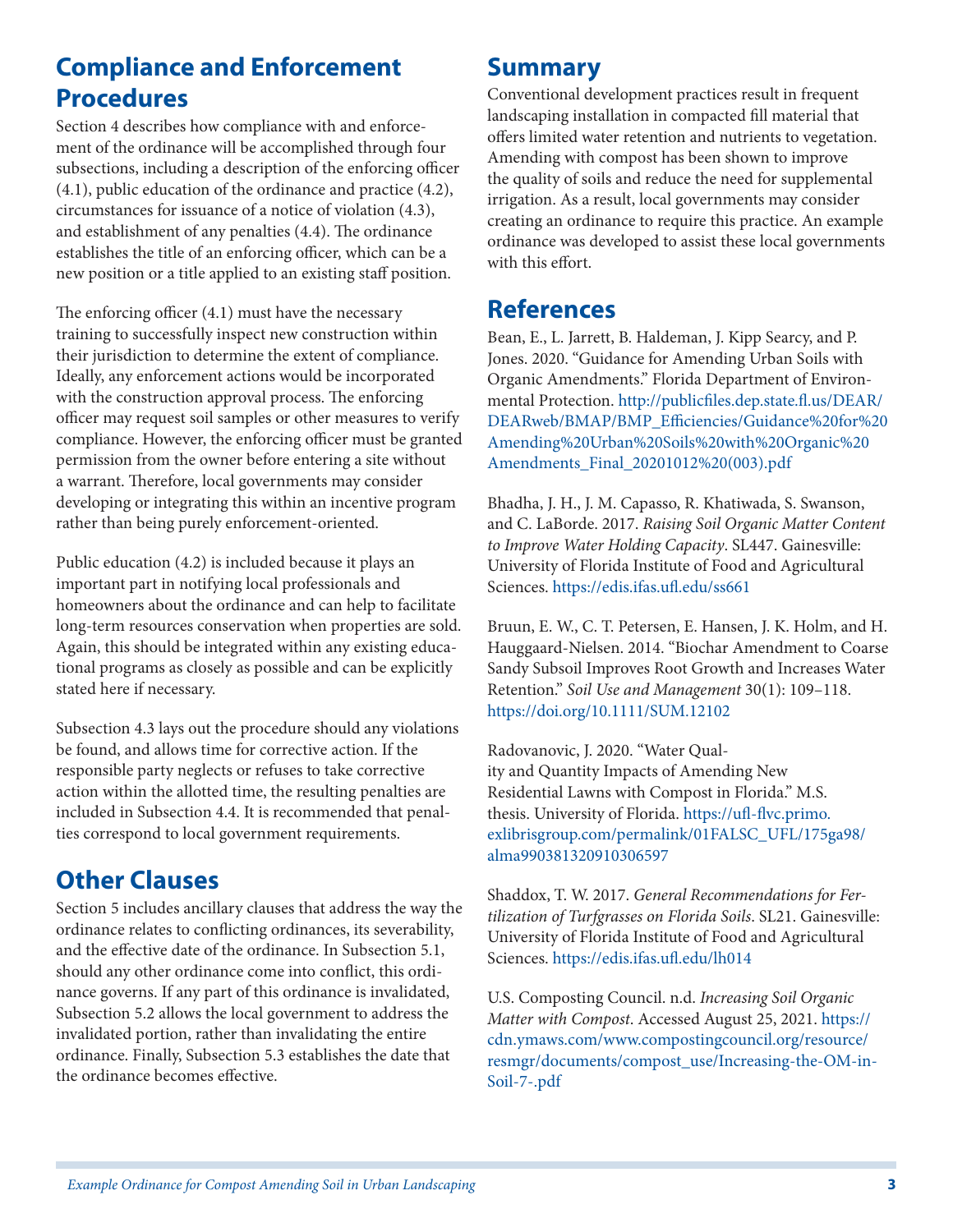Zemánek, P. 2014. "Evaluation of Compost Influence on Soil Water Retention." *Acta Universitatis Agriculturae et Silviculturae Mendelianae Brunensis* 59.3(2014): 227–232. <https://doi.org/10.11118/actaun201159030227>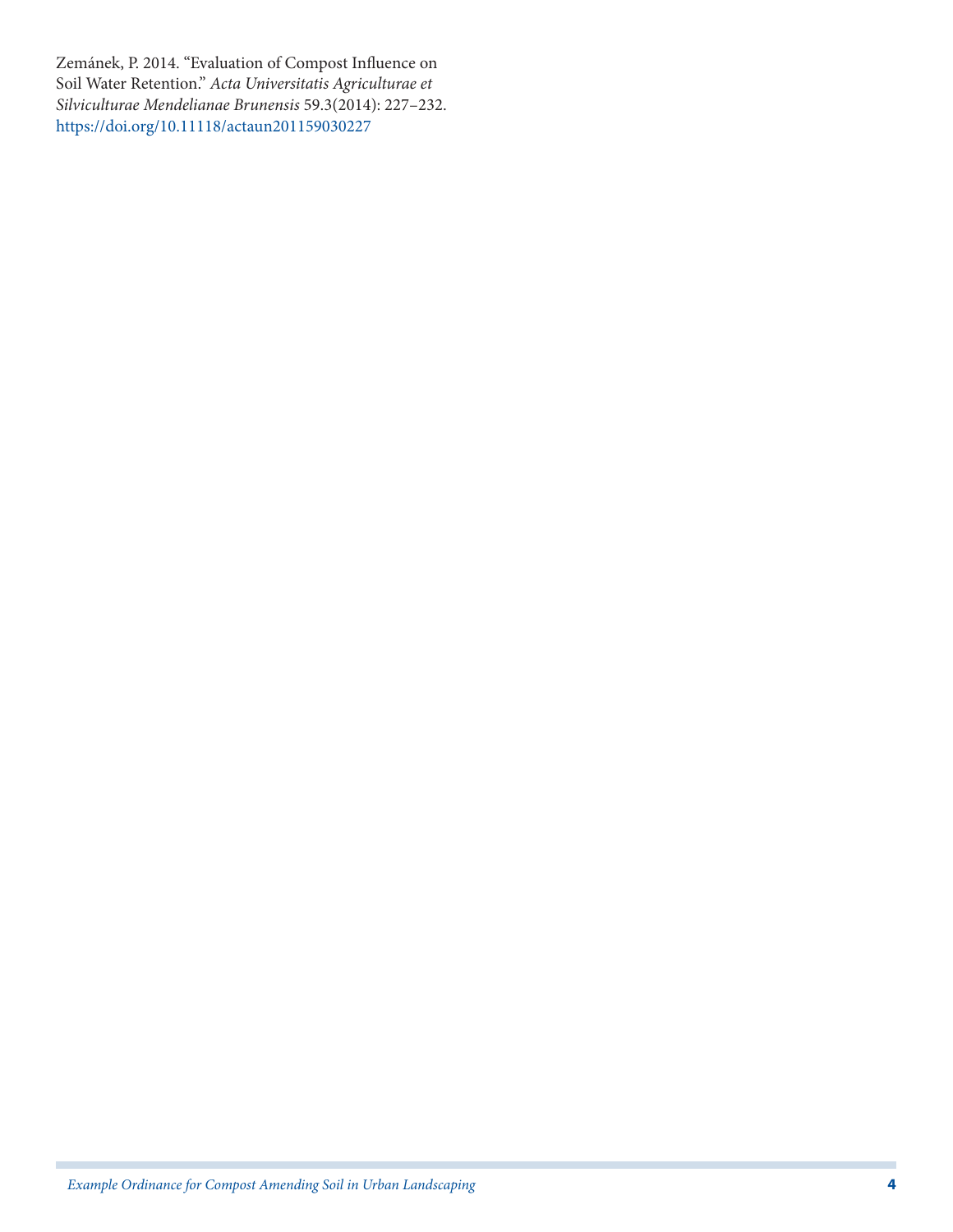[City/County] of \_\_\_\_\_\_\_\_\_\_, Florida

Chapter \_\_\_\_.

Example Ordinance for Compost Amending Soil in Urban Landscaping

# **Table of Contents**

- SECTION \_\_\_-1.—BASIS OF ORDINANCE
- Sec. \_\_\_-1.1.—Findings of Fact
- Sec. \_\_\_-1.2.—Title of Ordinance
- Sec. \_\_\_-1.3.—Ordinance Purpose and Objectives
- Sec. \_\_\_-1.4.—Definitions
- SECTION \_\_\_-2.—Applicability
- SECTION \_\_\_-3.—Compost-Amended Soil Requirements
- SECTION \_\_\_-4.—COMPLIANCE AND ENFORCEMENT PROCEDURES
- Sec. \_\_\_-4.1.—Enforcing Officer
- Sec. \_\_\_-4.2.—Public Education
- Sec. \_\_\_-4.3.—Notice of Violation
- Sec. \_\_\_-4.4.—Penalties
- SECTION \_\_\_-5.—OTHER CLAUSES
- Sec. \_\_\_-5.1.—Conflict with Other Ordinances
- Sec. \_\_\_-5.2.—Severability
- Sec. \_\_\_-5.3.—Effective Date

#### **ORDINANCE NUMBER 20\_\_-\_\_**

#### **LAND DEVELOPMENT CODE**

AN ORDINANCE OF THE [CITY/COUNTY] OF \_\_\_\_\_\_\_\_\_\_ AMENDING [CITY/COUNTY] CODE CHAPTER PROVIDING FOR AMENDMENTS TO ADOPT COMPOST-AMENDED SOIL REQUIREMENTS; PROVIDING FOR REPEAL OF ORDINANCES; PROVIDING FOR TERRITORY EMBRACED; PROVIDING FOR SEVERABILITY; PROVIDING FOR INCLUSION INTO THE CODE OF ORDINANCES; PROVIDING FOR EFFECTIVE DATE.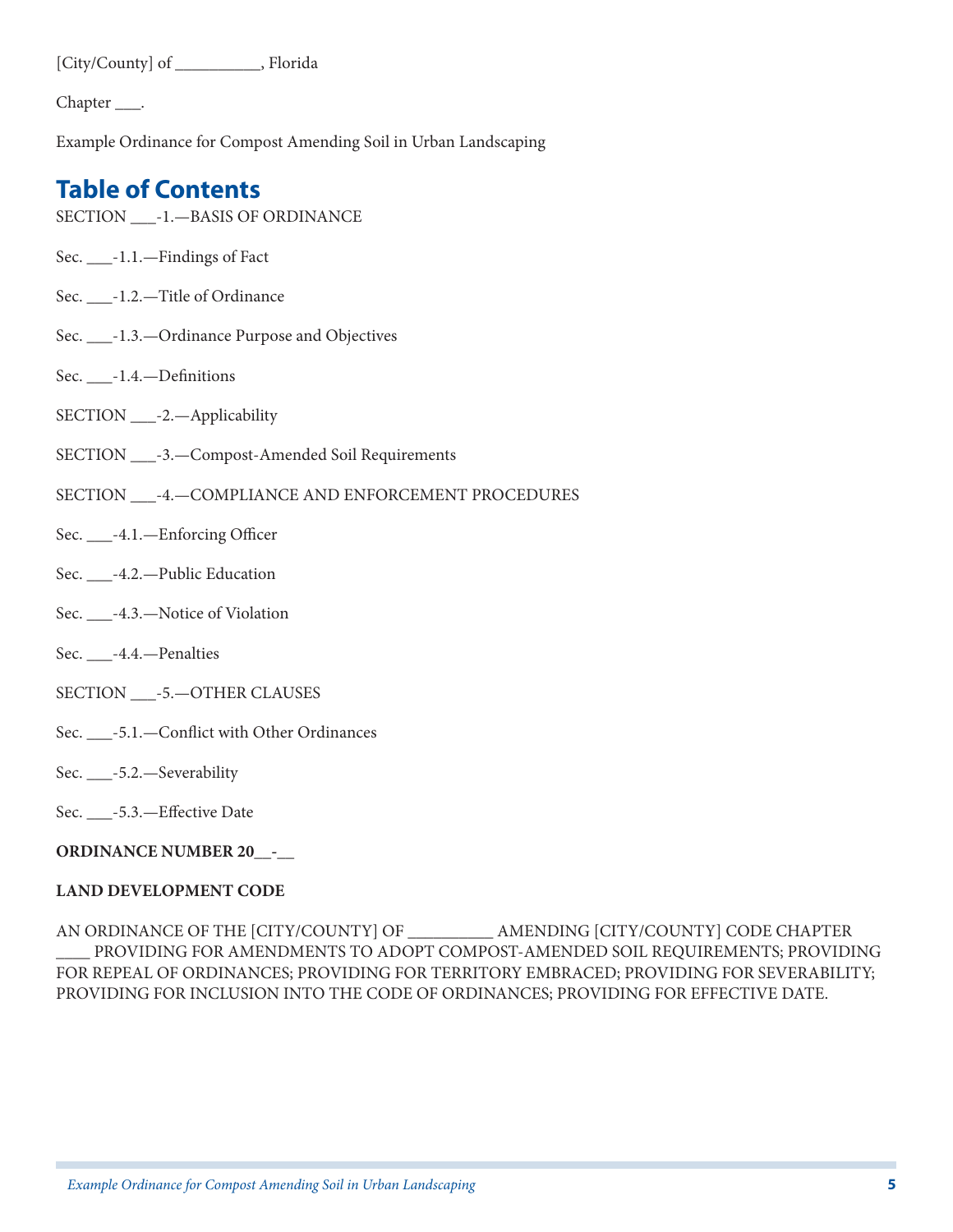#### **SECTION \_\_\_-1.—BASIS OF ORDINANCE**

#### **Sec. \_\_\_-1.1.—Findings of Fact**

**\*Whereas, the [City/County] of** \_\_\_\_\_\_\_\_\_\_\_\_\_ recognizes that conventional construction and development practices commonly leave soils compacted, impeding root growth, reducing infiltration, and increasing runoff;

**\*Whereas, the [City/County] of** \_\_\_\_\_\_\_\_\_\_\_\_\_ recognizes that soil at the land surface following completion of construction is relatively inert, low in organic matter, water holding capacity, and nutrient retention, relative to pre-existing topsoil;

**\*Whereas, the [City/County] of** \_\_\_\_\_\_\_\_\_\_\_\_\_ recognizes that poor soil quality inhibits establishment of resilient landscape vegetation, increasing reliance on supplemental irrigation, fertilizers, and pesticides;

**\*Whereas, the [City/County] of** \_\_\_\_\_\_\_\_\_\_\_\_\_ recognizes that the use of compost to amend soils has the purpose of enhancing the viability of new urban landscaping and reducing irrigation and fertilizer use;

**\*Whereas, the [City/County] of** \_\_\_\_\_\_\_\_\_\_\_\_\_ recognizes that improving soil quality in landscaped areas for all new construction improves the conservation of water resources;

**\*Whereas, the [City/County] of** \_\_\_\_\_\_\_\_\_\_\_\_\_ recognizes that the important public health, safety, and welfare objective of conserving valuable resources including water and soil will be served and advanced by the enactment of compostamended soils requirements;

**\*Whereas, the [City/County] of** \_\_\_\_\_\_\_\_\_\_\_\_ recognizes that by 2035 the State of Florida is expected to face a 400 million gallon per day deficit in supply to meet demand; and

**\*Whereas, the [City/County] of** \_\_\_\_\_\_\_\_\_\_\_ recognizes that both its economy and the quality of life of its residents are enriched by a sustainable environment; and

**\*Whereas, the [City/County] of** \_\_\_\_\_\_\_\_\_\_\_\_\_ desires to minimize the detrimental impact on water resources that comes from over pumping water and runoff from over reliance on irrigation and nutrient exports from the improper use of fertilizers.

*Guidance: These generic Findings of Fact are illustrative only. Some Findings of Fact should also relate to the specific context of the County or City adopting a compost-amended soil Ordinance and may include data on the use of soil that has not been amended with compost as it compares to compost-amended soil.*

NOW, THEREFORE, BE IT ORDAINED, BY THE [CITY COUNCIL/BOARD OF COUNTY] COMMISSIONERS OF THE [CITY/COUNTY] OF \_\_\_\_\_\_\_\_\_\_\_\_ ON THIS \_\_\_ DAY OF \_\_\_\_, 20\_\_.

#### **Sec. \_\_\_-1.2.—Title of Ordinance**

The [City/County] of \_\_\_\_\_\_\_\_\_\_\_ Ordinance for Compost Amending Soil in Urban Landscaping is hereby established.

*Guidance: The City or County is free to and should tailor the name of the Ordinance in its own code accordingly.*

#### **Sec. \_\_\_-1.3.—Ordinance Purpose and Objectives**

The purpose of this Ordinance is to improve the function and health of soils post-construction, to promote water conservation by reducing landscape irrigation, and to protect water quality by improving soil health, reducing runoff, enhancing ecosystem services, and retaining nutrients in soils in urban landscaping in the [City/County] of \_\_\_\_\_\_\_\_\_\_.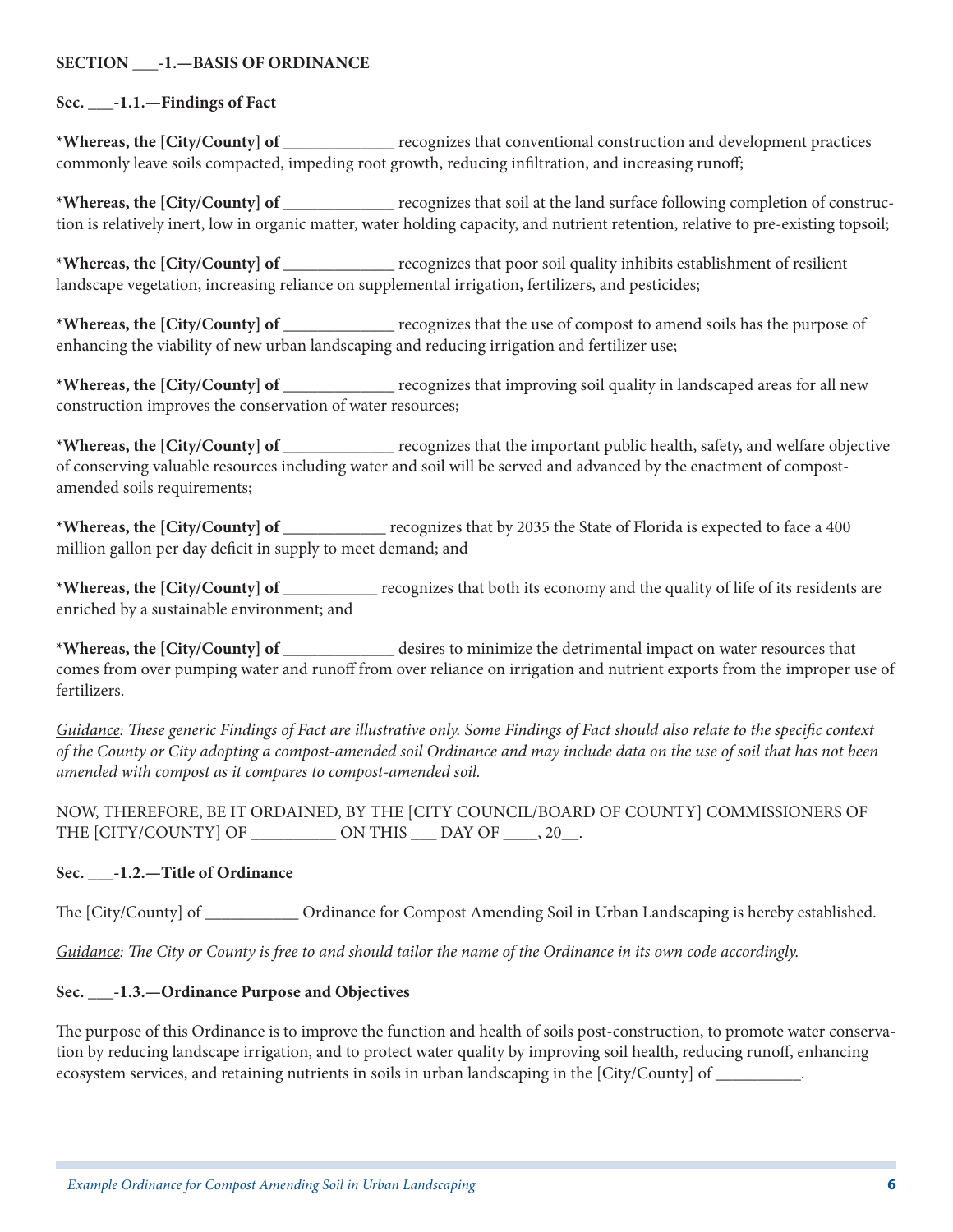The objective of the Ordinance is to decrease the amount of irrigation needed for urban landscaping and reduce potential contributions of fertilizer to pollution by ensuring that new urban landscaping projects require the use of soil that has been amended with compost. In furtherance of this objective, this Ordinance is also designed to promote environmental education and extension for residents in the [City/County] of \_\_\_\_\_\_\_\_\_\_ on the benefits of amending soils.

### **Sec. \_\_\_-1.4.—Definitions**

**Compost-amended soil**: Compost-amended soil has the meaning set forth in Section \_\_\_-3 of this Ordinance.

**Irrigable area**: Any area where soil is disturbed in order to install landscaping associated with new construction, and could be irrigated using the typical equipment, means, and quantity of water available to any resident or commercial entity of [City/County].

### *Guidance: Jurisdictions may expand or limit the scope of an irrigable area as they see fit.*

**Landscape**: The public or private areas of land to be modified with vegetation and ground covers in order to create visual features and aesthetic such as: lawns, gardens, community common areas, and parks.

**Landscaping**: Modifying the visible features of an area of land, including seeding grass or laying sod; installing or planting flora and other visual elements; gardening; or the art and craft of growing plants with a goal of creating aesthetic.

**New construction**: Any structure for which the start date of construction begins on or after the effective date of this Ordinance. New construction includes any redevelopment or modification for which the start date of construction begins on or after the effective date of this Ordinance.

*Guidance: Some local governments may wish to apply this Ordinance more broadly. Further, the definition for "new construction" should follow what the City or County's building code defines as new construction. If the City or County wishes to include this Ordinance in a building code, the definition of new construction should be in accordance with those permitting requirements.*

**Soil Preparation**: Soil preparation has the meaning set forth in Section \_\_\_-3 of this Ordinance.

### **SECTION \_\_\_-2.—Applicability**

The provisions of this Ordinance apply to all irrigable areas within landscapes of new construction within the [County/ City] of \_\_\_\_\_. The provisions of this Ordinance apply to irrigable landscape areas of 4,000 square feet (0.092 acres) or greater.

*Guidance: Some local governments may wish to apply this Ordinance more broadly to "new" or "replacement" landscaping and to identify specific zoning or other land use categories. The area of 4,000 square feet is used as an example of a reasonable area––local governments should feel free to increase or decrease the covered area in accordance with their individual needs.*

### **SECTION \_\_\_-3.—Compost-Amended Soil Requirements**

Owners of the areas specified in Section \_\_\_-2 above shall perform soil preparation, which is to incorporate compost into the soil within landscapable areas of new construction projects to a depth of at least 4 inches and average of 6 inches at a rate of 4 cubic yards per 1,000 square feet, or whatever the current guidance from the University of Florida Institute of Food and Agricultural Sciences (UF/IFAS) provides, prior to installing landscaping material.

*Guidance: Description and justification. Could be subject to the individual County or City's discretion.*

Owners shall use compost certified by the US Composting Council where available.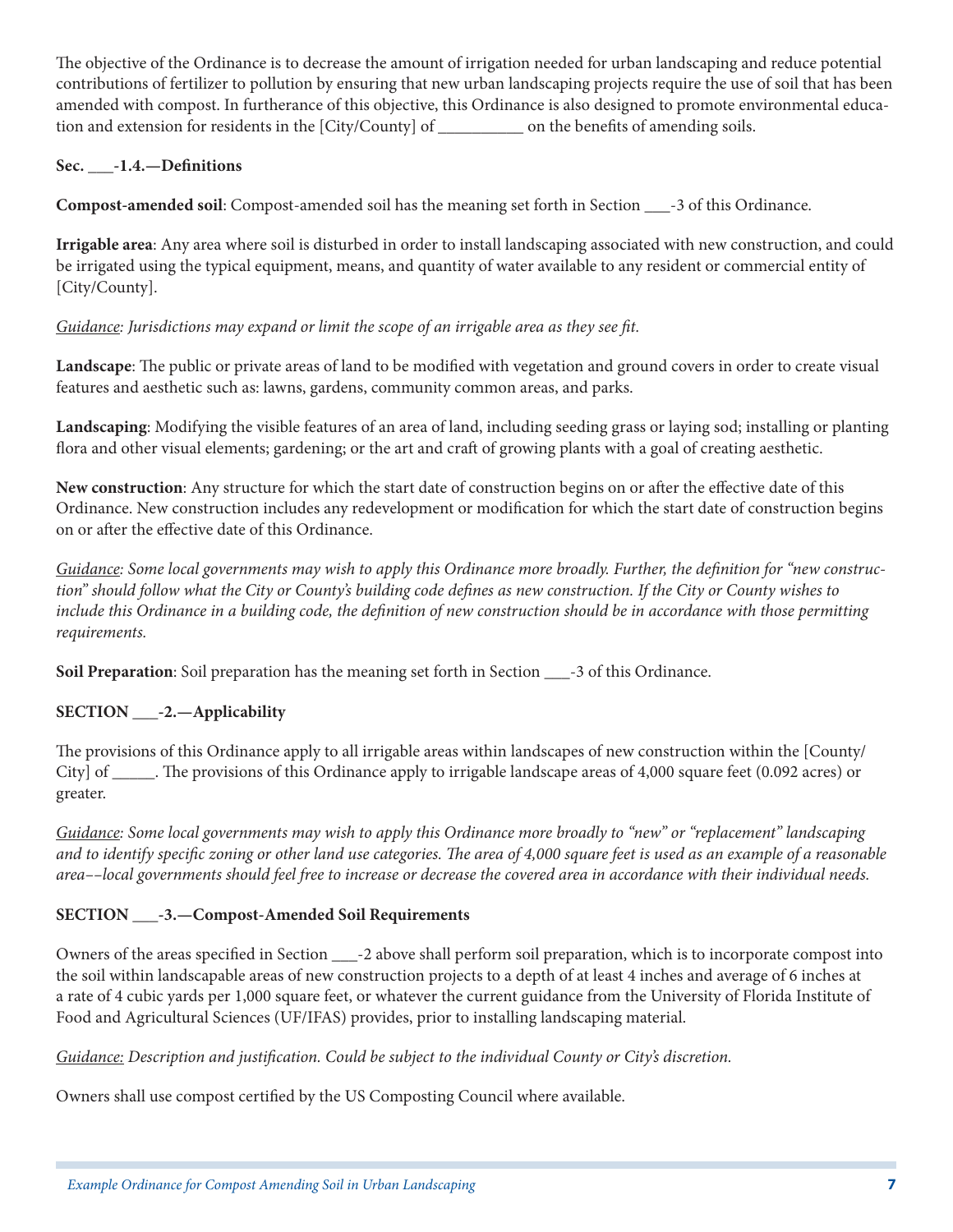Where certified compost is not available, amended soil shall conform to the following descriptive criteria:

The amended soil shall have an organic matter content of greater than two (2) percent and a pH between 5.5 and 8.0, and shall be free from noxious weeds and roots, salts, clay lumps, any non-soil materials such as rock, concrete, brick chips, or building materials, foreign matter, and any chemical, biological, or radiological contaminants. The amendments shall have dry weight content equal to or less than 2.0% nitrogen and 0.8% phosphorus. The quality of amended soil should be in accordance with the current guidance provided by UF/IFAS.

*Guidance: The local government may alter the amendment quality language based on scientific research or expert recommendations. Local governments may also choose to include specific alternative amendments such as, but not limited to, topsoil scraped and retained from grading, on-site muck soils, or on-site native peat.*

### **SECTION \_\_\_-4.—COMPLIANCE AND ENFORCEMENT PROCEDURES**

### **Sec. \_\_\_-4.1.—Enforcing Officer**

A position, known as the [City/County] of \_\_\_\_\_\_\_\_\_\_ Enforcing Officer, is hereby established.

*Guidance: Local governments may choose to identify someone already on staff, such as a code enforcement officer or building inspector, for the position. Local governments may also choose to provide for a soil amendment provision in an existing building code or water use code. It is most important that the designated individual receive appropriate training.*

The [City/County] Manager shall appoint the Enforcing Officer. The Enforcing Officer must have the necessary training and technical knowledge to enable them to effectively carry out the duties of this office.

The Enforcing Officer shall inspect all new construction within the jurisdictional boundaries of the [City/County] of \_\_\_\_\_\_\_\_\_\_, prior to occupancy, in order to determine the extent of compliance with this Ordinance. The Enforcing Officer may request soil samples, construction of an observation hole, or other measures to verify compliance.

*Guidance: In some jurisdictions, the enforcing official may be able to undertake these activities as part of the construction approval process. The Enforcing Officer may not enter a site to ensure compliance without the owner's consent, an administrative search warrant, or an inspection warrant issued pursuant to the Florida Statutes. Thus, it would be practical to tie the enforcement of this ordinance to an existing permitting process or an incentive program created by the municipality.*

It shall be unlawful for any person to interfere with, or in any manner hinder, the Enforcing Officer, or any of the Enforcing Officer's assistants, while in the discharge of their duties under the terms of this Ordinance.

### **Sec. \_\_\_-4.2.—Public Education**

The [City/County] shall coordinate public education and extension with or through new or existing programs for landscaping or builder professionals and homeowners. Information shall be provided to new homeowners about their compostamended soil and facilitate the continuation of water and nutrient conservation when existing homes are sold.

### **Sec. \_\_\_-4.3.—Notice of Violation**

Upon finding any violation of this Ordinance, the Enforcing Officer shall deliver a written notice of the violation of this Ordinance to the property owner. The notice shall direct the property owner to promptly address soil preparation not in compliance with this Ordinance.

The notice shall state the time allowed for properly amending the soil. Should the responsible party neglect or refuse to address the violation within the time stated in the notice, the responsible party shall be penalized as provided in Subsection \_\_\_-4.4 of this Ordinance.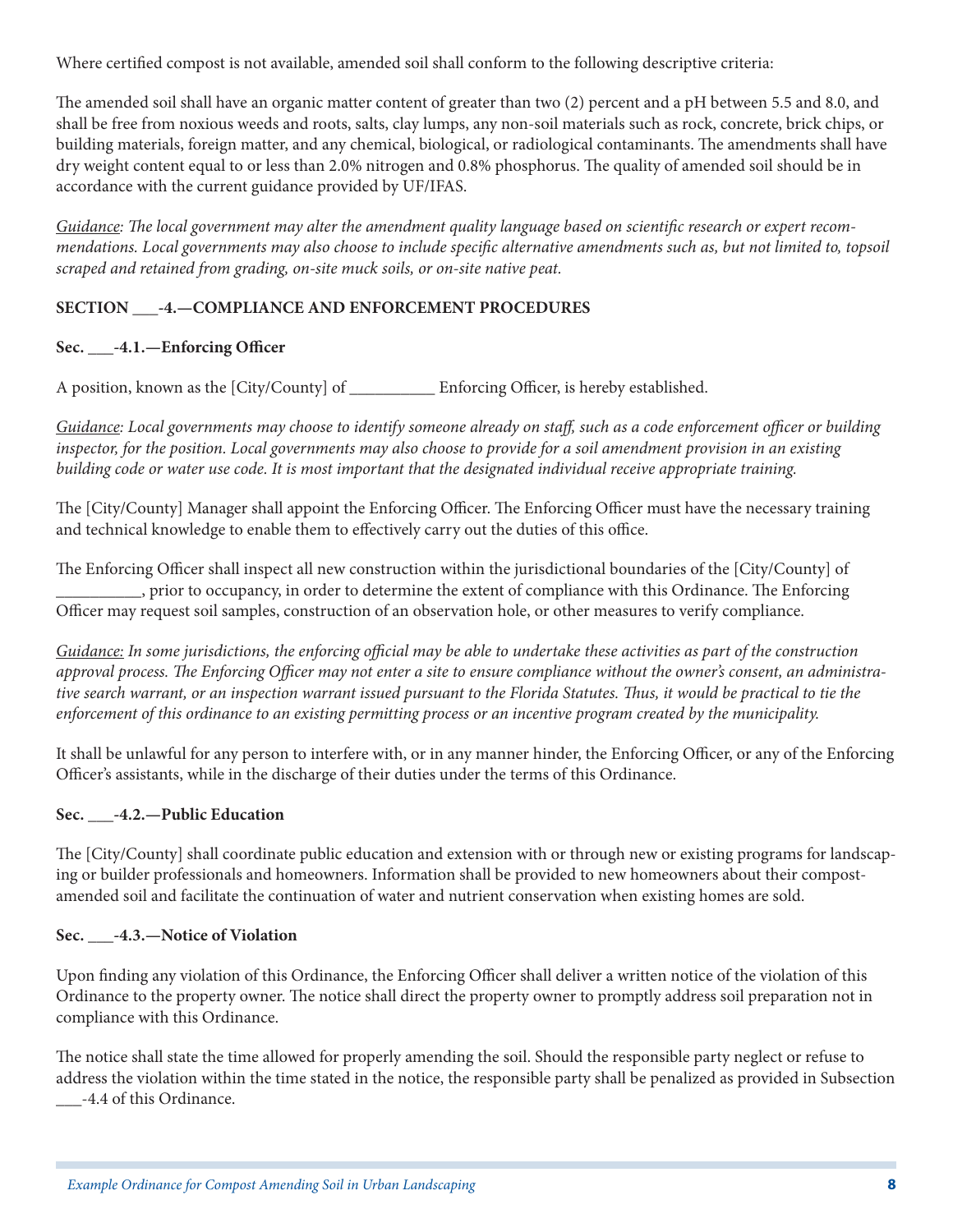#### **Sec. \_\_\_-4.4.—Penalties**

Any person who violates any portion of this Ordinance without an exception or variance granted by [City/County] commits a civil infraction and is subject to the penalty provisions of [City/County] Code.

*Guidance: Penalties should be in accordance with this City or County's local requirements.*

#### **SECTION \_\_\_-5.—OTHER CLAUSES**

#### **Sec. \_\_\_-5.1.—Conflict with Other Ordinances**

If this Ordinance conflicts with any other Ordinance or requirement of the [City/County] of \_\_\_\_\_\_\_\_\_\_, then the provisions of this Ordinance govern. Deviations from this Ordinance for the health, safety, and welfare are subject to the variance procedures as established by this [City/County].

#### **Sec. \_\_\_-5.2.—Severability**

If any Section or Subsection of this Ordinance is invalidated for any reason, [City/County] may eliminate or modify the invalidated portion in order to correct it. [City/County] shall not eliminate or modify the invalidated portion if doing so will materially alter or negate the Ordinance Goals.

#### **Sec. \_\_\_-5.3.—Effective Date**

The [City/County] of \_\_\_\_\_\_\_\_\_\_ Ordinance for Amending Soil in Urban Landscaping becomes effective upon recommendation by \_\_\_\_\_\_\_\_\_\_\_\_\_\_\_ and approval by the \_\_\_\_\_\_\_\_\_\_\_\_\_\_.

This Ordinance is effective in [City/County] as of [mm/dd/yyyy].

1 *See* Eban Z. Bean, et al., *Effect of urban soil compaction on infiltration rate,* 61.3J. Soil & Water Conservation at 117–124 (2006), <https://www.jswconline.org/content/61/3/117>; *see also* Eban Z. Bean & Michael D. Dukes, *Effect of amendment type and incorporation depth on runoff from compacted sandy soils*, 141.6 Am. Soc'y Civ. Engineers J. (2015), [https://ascelibrary.](https://ascelibrary.org/doi/abs/10.1061/%28ASCE%29IR.1943-4774.0000840) [org/doi/abs/10.1061/%28ASCE%29IR.1943-4774.0000840.](https://ascelibrary.org/doi/abs/10.1061/%28ASCE%29IR.1943-4774.0000840)

2 *See* Craig G. Cogger, *Potential compost benefits for restoration of soils disturbed by urban development*, 13.4 J. Compost Sci. & Utilization at 243–51 (2005), <https://www.tandfonline.com/doi/abs/10.1080/1065657X.2005.10702248>; *see also* Bryant C. Scharenbroch, et al., *Distinguishing urban soils with physical, chemical, and biological properties*, 49.4 Pedobiologia at 283–96 (2005),<https://www.sciencedirect.com/science/article/pii/S0031405605000077>.

3 *See* Bean & Dukes, *supra* note 1; *see also* Cogger, *supra* note 2.

4 *See* Melissa B. Haley, et al., *Residential irrigation water use in central Florida*, 133.5 J. Irrigation & Drainage Engineering at 427–34.

5 Office of Econ. & Demographic Res., Ann. Assessment of Fla. Water Resources & Conservation Lands at 120, tbl. 3.2.2 (2018), [http://edr.state.fl.us/Content/natural-resources/LandandWaterAnnualAssessment\\_2018Edition.pdf](http://edr.state.fl.us/Content/natural-resources/LandandWaterAnnualAssessment_2018Edition.pdf).

 $^6$  Defined terms should closely follow those created by UF/IFAS in the Model Florida-Friendly Landscaping $^{\rm TM}$  Contract (2018), [https://ffl.ifas.ufl.edu/materials/Florida\\_Friendly\\_Landscaping\\_Maintenance\\_Contract\\_2018.pdf](https://ffl.ifas.ufl.edu/materials/Florida_Friendly_Landscaping_Maintenance_Contract_2018.pdf).

<sup>7</sup>See, e.g., Model Florida-Friendly Landscaping™ Contract (2018), [https://ffl.ifas.ufl.edu/materials/Florida\\_Friendly\\_Land](https://ffl.ifas.ufl.edu/materials/Florida_Friendly_Landscaping_Maintenance_Contract_2018.pdf)[scaping\\_Maintenance\\_Contract\\_2018.pdf](https://ffl.ifas.ufl.edu/materials/Florida_Friendly_Landscaping_Maintenance_Contract_2018.pdf) (defining "irrigated landscape area" as any outdoor area that has a permanent irrigation system).